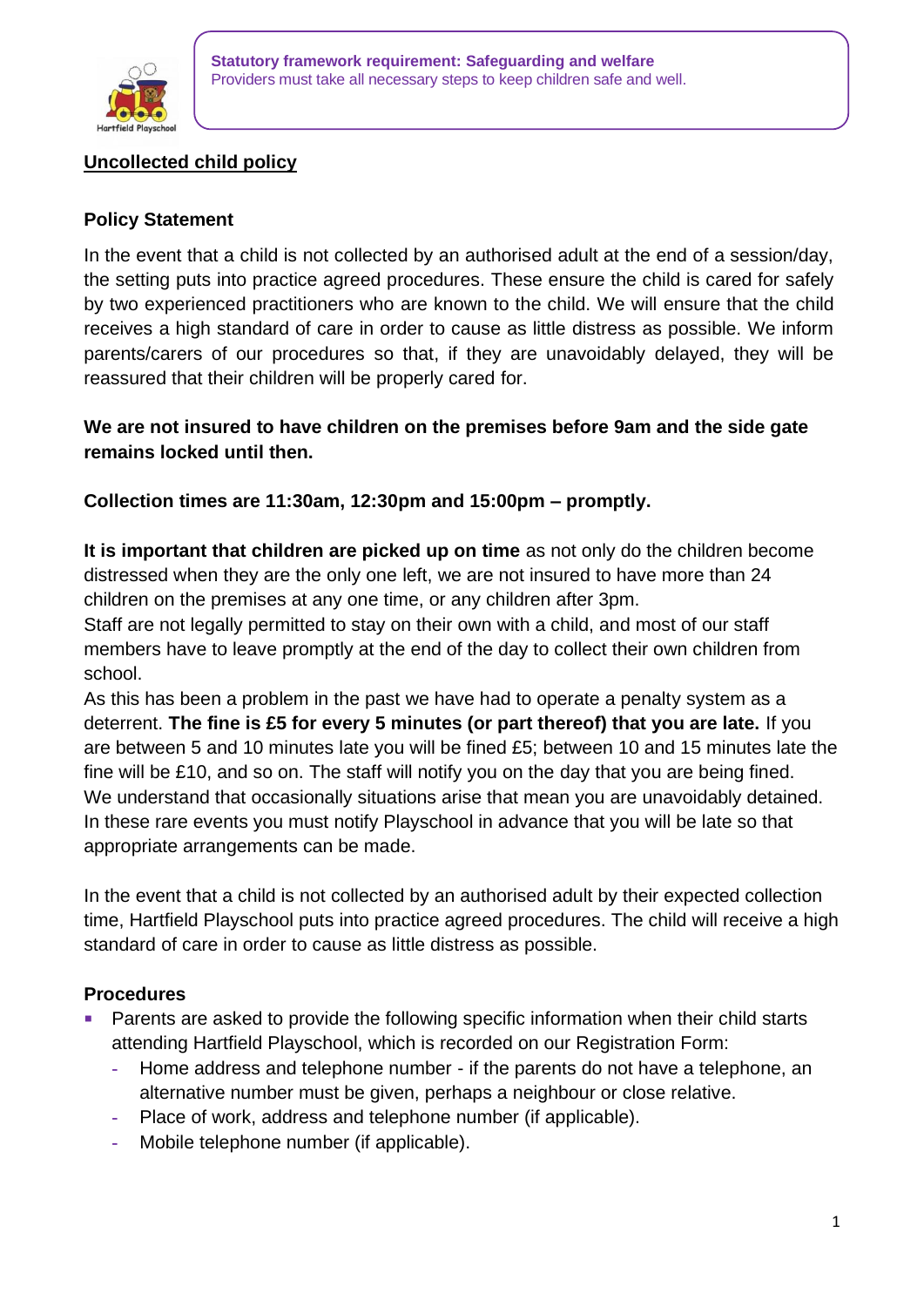

- **-** Names, addresses, telephone numbers of adults who are authorised by the parents to collect their child from the setting, for example a childminder or grandparent.
- **-** Who has parental responsibility for the child.
- **-** Information about any person who does not have legal access to the child.
- On occasions when parents are aware that they will not be at home or in their usual place of work, they inform us in writing of how they can be contacted.
- On occasions when parents, or the persons normally authorised to collect the child, are not able to collect the child, they provide us with written details of the name and telephone number of the person who will be collecting their child. We agree with parents how to verify the identity of the person who is to collect their child.
- Parents are informed that if they are not able to collect the child as planned, they must inform Hartfield Playschool so that we can begin to take back-up measures. Our contact telephone number is 01892 770830.
- **■** If a child is not collected at their expected collection time, we follow the procedures below:
	- **-** The child's file is checked for any information about changes to the normal collection routines.
	- **-** If no information is available, parents/carers are contacted at home or at work.
	- **-** If this is unsuccessful, the adults who are authorised by the parents to collect their child - and whose telephone numbers are recorded on the Registration Form - are contacted.
	- **-** All reasonable attempts are made to contact the parents or nominated carers.
	- **-** The child does not leave the premises with anyone other than those named on the Registration Form or in their file.
	- **-** If no-one collects the child within 30 minutes of their expected collection time and there is no-one who can be contacted to collect the child, we apply the procedures for an uncollected children:
	- **-** Hartfield Playschool contact the local Single Point of Advice (SPOA):

# **Single Point of Advice 01323 464222 0-19.SPOA@eastsussex.gov.uk**

 Or the out of hours duty officer (where applicable): Emergency Duty Service (out of office hours): 01273 335 905

- **-** The child stays at the setting in the care of two of our staff until the child is safely collected either by the parents or by a social care worker.
- **-** Social care will aim to find the parent or relative. If they are unable to do so, the child will become looked after by the local authority.
- **-** Under no circumstances will we go to look for the parent, nor leave the setting premises with the child.
- **-** We ensure that the child is not anxious and we do not discuss our concerns in front of them.